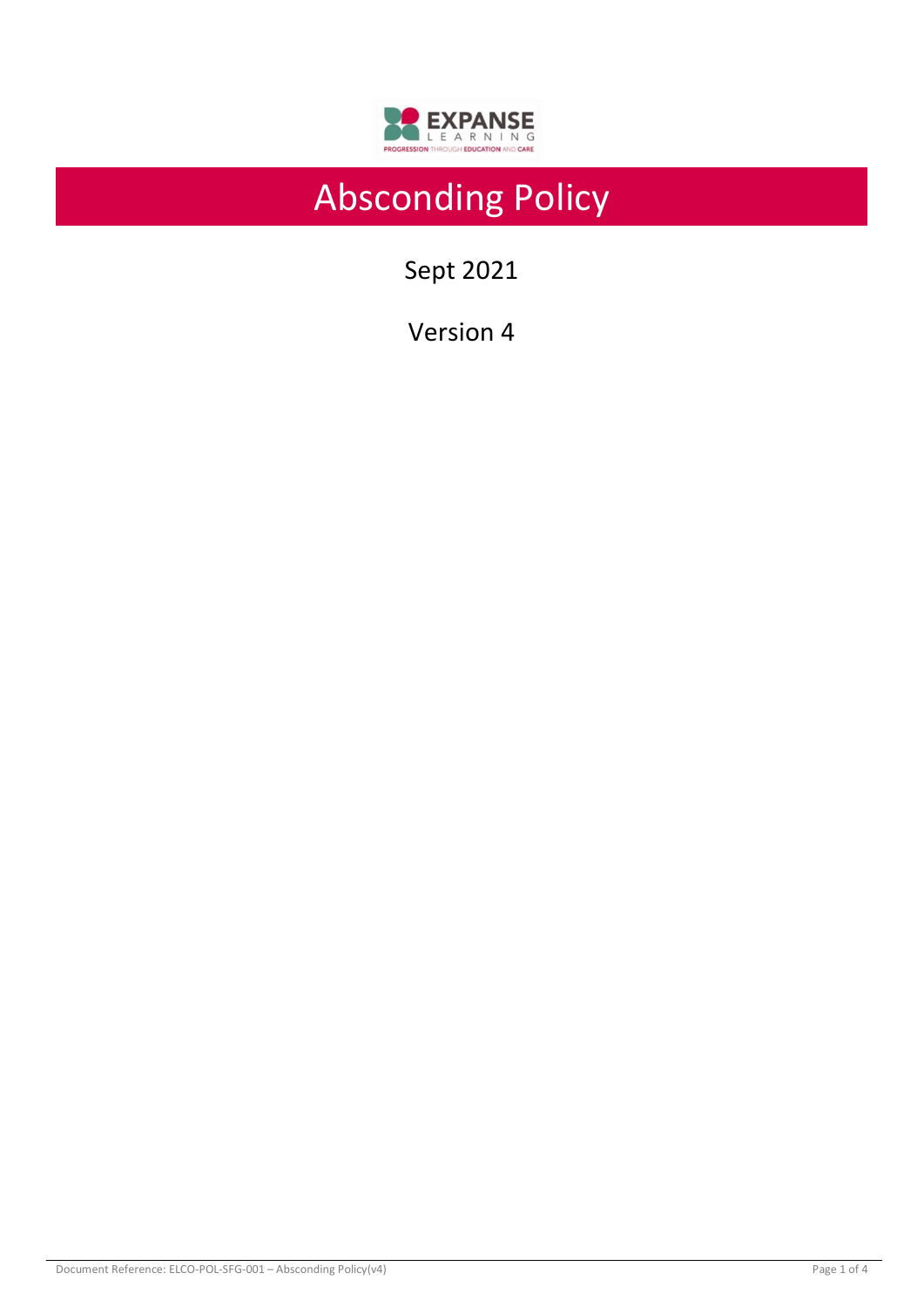## **1. Scope**

This policy applies to all staff at Expanse Learning College (Hereafter referred to as the College).

## **2. Introduction and Rationale**

This policy is written to guide staff in the event of a vulnerable and/or at-risk student going missing on the premises, going missing outside of the College, or having absconded.

Staff are reminded to read the following College policies and practice guidelines in conjunction with this policy –

- o Health and Safety Policy
- o Care Plan documentation
- o College Security procedures
- o Individual Behavioural Observation Chart
- o Individual Behaviour Management Plans
- o Individual Risk Assessment

## **3. On the College Premises**

A register of students will be completed each morning and afternoon in college.

It is the responsibility of the College Manager/Deputy on site to be able to account for the whereabouts of every student.

Upon discovering a student is missing on site, an immediate search is to be made of the College buildings with all available staff. This search should *not* exceed ten minutes. All the usual haunts for that student should be searched. If the student is a known absconder this should have been recorded in their individual risk assessment and should include any known haunts for that student.

Staff should then regroup and extend the search to include the College grounds. This should not exceed a further fifteen minutes.

If at this stage the student has not been located the senior manager on site should:

- $\circ$  Organise all available staff to search the immediate local community. Staff must take potential dangers into account and not put themselves at risk.
- o Contact the parents of the student who is missing.
- $\circ$  If necessary, make a phone call to the local police station giving a clear description of the student and clothing being worn.
- o Not leave the premises but remain on site to co-ordinate the search, answer phone calls and provide photos and information.
- o Ensure that there are adequate staff left in the building to deal with other contingencies. When searching the local community on foot, remember that you may be vulnerable (use a car whenever possible).
- o Following the incident, ensure appropriate documents are completed as soon as possible.
- o Arrange a meeting to discuss the circumstances of the incident and the effectiveness of the current procedures. A review must take place of the student's individual risk assessment.
- o Keep all colleagues informed.

## **4. Off College Premises**

Students involved in any out of centre activities (OOCA) are entered into relevant planning and control documents and that copies are left on site. When going off-site staff are to take their ID badges. Staff on visits out should ensure they have a fully charged company mobile phone with them.

A 'head count' of the students should be made at regular intervals and always before the transport leaves a venue. If a student is discovered as missing, then a search (not exceeding ten minutes) of the immediate area is undertaken by all available members of staff, ensuring that all other students continue to be appropriately supervised.

If the missing student is not located, then:

- o A staff member should notify the Manager/Deputy at the College site and act on any instructions given.
- o Notify, if appropriate, the venue that is being visited and ask them to initiate their protocol.
- $\circ$  The Manager/Deputy will notify the student's parents and keep them updated as necessary.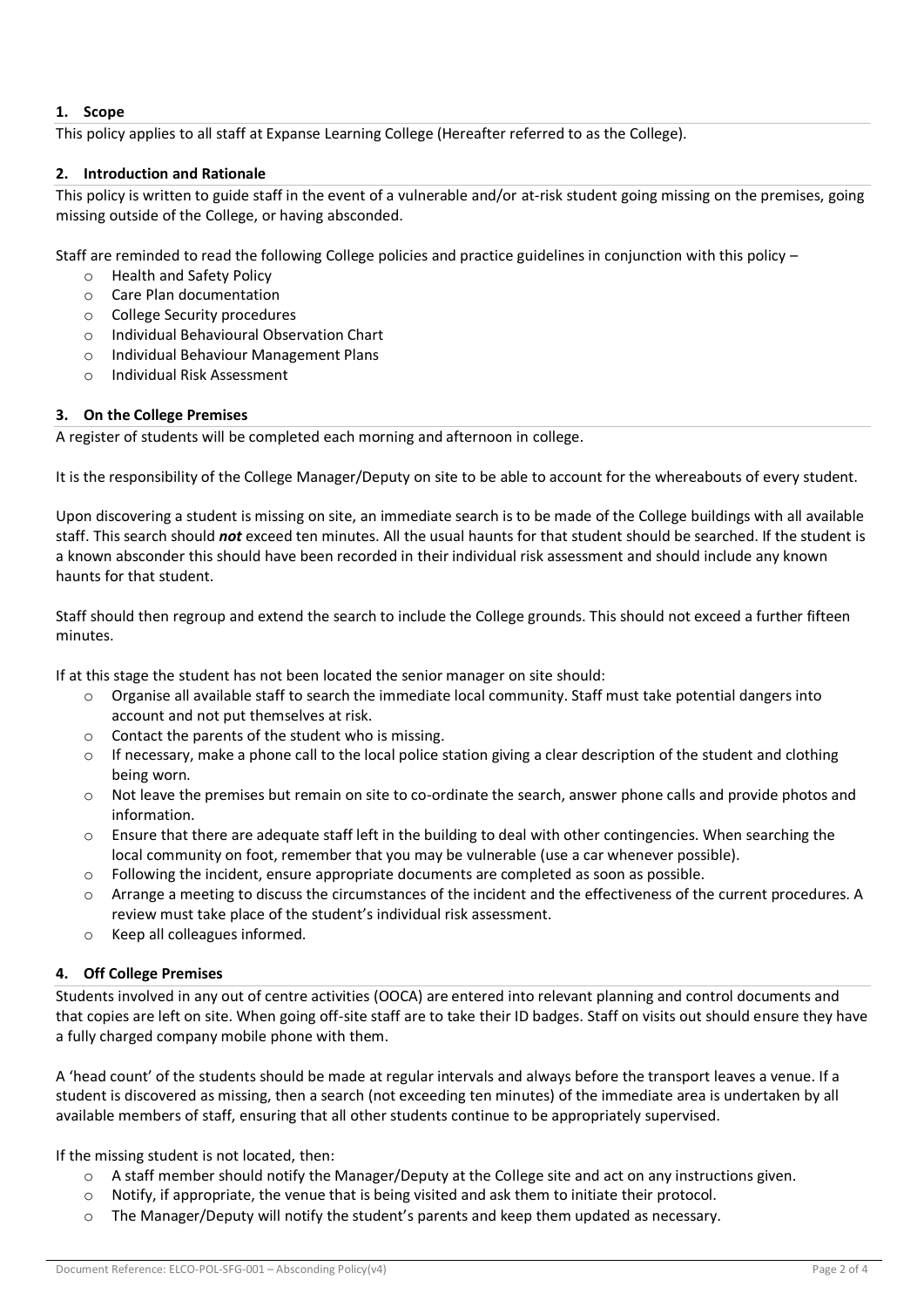- $\circ$  If necessary, the Manager/Deputy will notify the police and provide them with as precise a description of the student as possible, the last known whereabouts of the student and any other details they may require.
- $\circ$  The member of staff initiating the search should remain in situ until assistance from College and/or the police arrives in case the missing student should return or be found.
- o In such stressful circumstances it is important that staff remain as calm and collected as possible.

## **5. Absconding**

A student is considered to have 'absconded' if they intentionally / knowingly leave the College site or the immediate area of an off-site activity without notifying staff.

If a student absconds then:

- o Where possible, a member of staff should follow the student at a safe distance and/or respond in line with guidance from the student's individual risk assessment.
- $\circ$  A senior manager at college must immediately be informed of the situation.
- o Where possible, the member of staff following the student should remain in contact with either the main group or the senior manager at college via a mobile phone.
- $\circ$  The senior manager will then, if appropriate, allocate further staff members to go and collect the student and return them either to the venue or to college.
- $\circ$  The senior manager will also inform the student's parents and keep them updated as necessary.

If a student absconds and is then deemed to be 'missing', procedures will follow those outlined previously for a student missing off-site. It is important that following an incident the issues that arise are addressed and staff should:

- o Review the individual risk assessment for the student involved.
- o Review the student's BMP and/or BOC.
- o Where appropriate, talk through the incident with the student involved.
- o Complete an incident form.
- o Keep all colleagues informed and discuss the incident in staff meetings and/or in supervision meetings.
- o Review procedures for the individual every half term to ensure appropriate control measures are in place and that all staff are fully informed.
- o Inform Governors every term about any incidents of absconding.

#### **6. Information for Students**

## **What happens if you go missing? What is meant by "missing"?**

You will be considered missing if members of staff do not know where you are.

## **What is meant by "absconding"?**

You have absconded if you deliberately go away from where you should be without telling a member of staff or without a member of staff giving you permission.

#### **What will happen if you go missing?**

The people looking after you have a responsibility to know where you are and to make sure you are safe. If you are 'missing' they will speak to your friends, teachers and family to see if they can help. If there is concern for your safety, then staff will need to search for clues as to where you are. If necessary the Police may be informed that you are missing, and they and the College staff will look for you.

#### **What happens if you can't be found?**

A meeting will be held between the College and if necessary the Police to plan how to search for you. Your name, description and a photograph will be given to the Police in order to help them with their search.

#### **What happens when you are found?**

You will be returned to a safe place and will be asked about the reasons for you going missing. This is to try and find out if anything is troubling you and to see if anyone can help. You do not have to run away to talk to someone. If you want to talk to someone outside of the College, this can be arranged. You may also be visited by a Police Officer who will check that you are back.